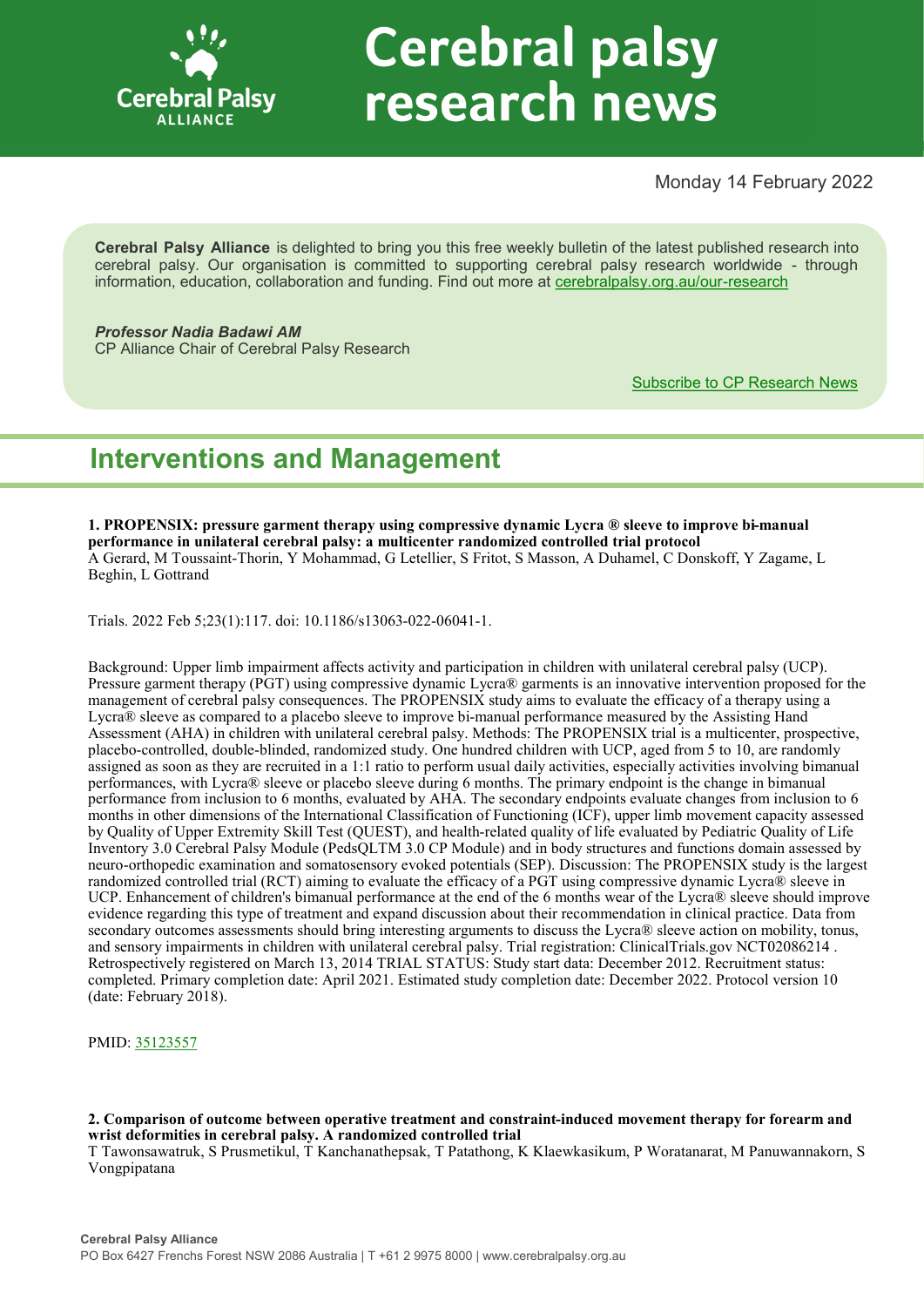Hand Surg Rehabil. 2022 Feb 3;S2468-1229(22)00062-7. doi: 10.1016/j.hansur.2021.12.012. Online ahead of print.

Several treatment strategies for upper extremity deformities in cerebral palsy have been studied for their effectiveness in terms of function and quality of life. There are a few comparative studies between nonoperative and operative management for upper extremity deformities. This study aimed to compare the outcomes between conservative methods using constraint-induced movement therapy (CIMT) and operative methods using pronator teres rerouting, flexor carpi ulnaris transfer to extensor carpi radialis brevis (FCU transfer to ECRB) and fractional lengthening in cerebral palsy patients with forearm pronation and wrist flexion contracture. A total of 19 participants aged 7-15 years were randomized to either CIMT or surgery. The primary endpoint was changes in Shriners Hospital Upper Extremity Evaluation (SHUEE) functional score. Secondary endpoints comprised range of motion, Volkmann's angle, and the Pediatric Outcomes Data Collection Instrument (PODCI). At 1-year follow-up, there was no significant difference between the nonoperative and operative groups in any SHUEE dimensions, range of motion or PODCI. However, there was significant improvement in Volkmann's angle in the operative group compared to the CIMT group: CIMT =  $11.11 \pm 9.92$ , surgery =  $-13.00 \pm 4.72$ : p = 0.04 (95% CI = 1.68-46.54). Operative treatment provided more improvement in wrist posture, represented by Volkmann's angle, in cerebral palsy patients. However, SHUEE, range of motions and PODCI were comparable between the CIMT and operative groups.

PMID: [35124285](http://www.ncbi.nlm.nih.gov/pubmed/35124285)

### **3. Clinical Issues in Indication, Correction, and Outcomes of the Surgery for Neuromuscular Scoliosis: Narrative Review in Pedicle Screw Era**

Hak Sun Kim, Ji Won Kwon, Kun-Bo Park

Neurospine. 2022 Jan 29. doi: 10.14245/ns.2143246.623. Online ahead of print.

Surgical treatment for neuromuscular scoliosis has evolved with pedicle screw instrumentation and the improvement of perioperative management. We aimed to review recent papers related to posterior surgical correction with a pedicle screw system for neuromuscular scoliosis, particularly cerebral palsy and muscular dystrophy, in terms of indication, correction method, and outcomes. The most remarkable change was the posterior-only operation with all pedicle screw fixations. With this change, operation time, blood loss, and postoperative complications decreased. Furthermore, spinal osteotomy could be performed with the pedicle screw system for severe scoliosis. S2-alar-iliac screws demonstrated favorable outcomes in terms of stability and complication, but a question remains about saving the mobile segment for sitting balance, interaction between the hip and spine, effect to the sagittal balance, and proximal junctional problem. The quality of life improvement was more definite in patients with cerebral palsy. The improvement of respiratory function in Duchenne muscular dystrophy was not certain, although an increase of spinal height, thoracic cavity size, and absolute forced vital capacity have been reported. Further prospective studies or randomized clinical trials are needed to evaluate the long-term outcomes of lumbosacral fixation, preservation of the lumbosacral joint, or functional improvement considering the different etiology.

PMID: [35130428](http://www.ncbi.nlm.nih.gov/pubmed/35130428)

**4. Deep Brain Stimulation in childhood-onset dystonia due to brain pathology. A long-term study** Romina Mandarano, Alberto Danieli, Elisa Petacchi, Chiara Di Pede, Massimo Mondani, Maria Teresa Armellin, Dina Facchin, Andrea Martinuzzi

Eur J Paediatr Neurol. 2022 Feb 1;37:62-67. doi: 10.1016/j.ejpn.2022.01.014. Online ahead of print.

Background: Pallidal Deep Brain Stimulation (DBS) is an established treatment option for isolated, inherited or idiopathic dystonia, however data on its safety and efficacy in other forms of dystonia are more limited. Objectives: Retrospective analysis of motor and non-motor outcomes in pediatric onset refractory dystonia due to static or progressive brain disorders in a cohort of patients with a DBS treatment duration ≥12 months. Methods: Multidisciplinary assessments including standardised scales/tests of motor function, pain, quality of life, cognition and language were carried out before implantation and longitudinally afterwards. Results: 9 patients were included, 7 had cerebral palsy. Mean age at implantation was 209 months  $\pm$ 156, mean treatment duration  $84 \pm 37$  months. DBS was well tolerated and positively affected both motor and non-motor functions. In particular, statistically significant improvements were documented in Burke-Fahn-Marsden Scale scores (- 19.9% p 0.01031) at 12 months and in long-term quality of life (+28.6%, p 0.0292). Conclusions: DBS may be a useful treatment option in generalized dystonia associated with brain pathology. Even when the motor benefits are limited, improvements in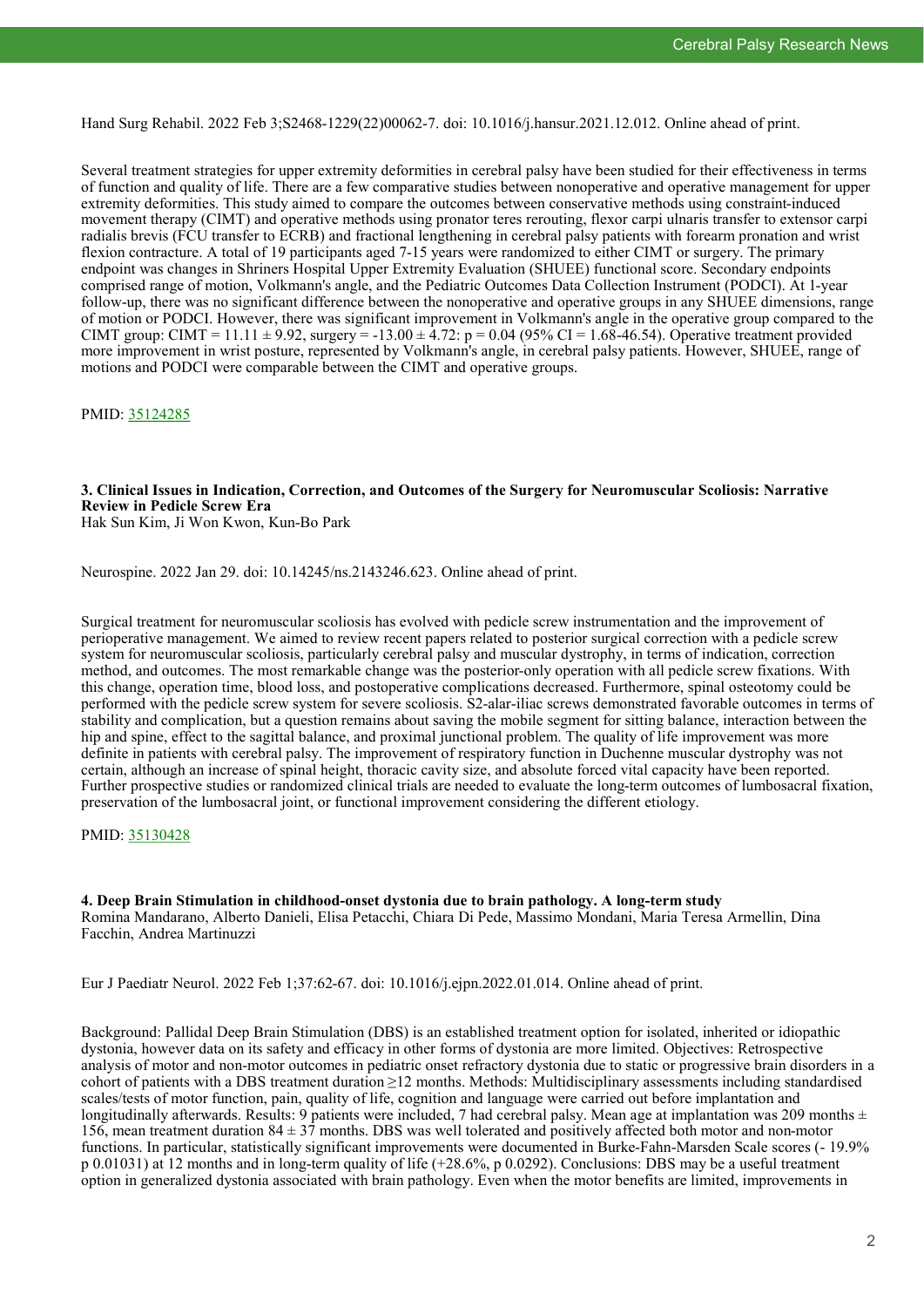quality of life and non-motor functions, or the possible prevention of serious dystonia-related complications, may have a significant impact on overall clinical status.

PMID: [35124541](http://www.ncbi.nlm.nih.gov/pubmed/35124541)

#### **5. Letter to the Editor and reply concerning: Hip development after surgery to prevent hip dislocation in cerebral palsy: a longitudinal register study of 252 children** Terje Terjesen, Philippe Wagner, Gunnar Hägglund

Acta Orthop. 2022 Feb 4;93:294-295. doi: 10.2340/17453674.2022.2030.

No abstract available

PMID: [35129202](http://www.ncbi.nlm.nih.gov/pubmed/35129202)

#### **6. Long-term Outcomes of Talonavicular Arthrodesis for the Treatment of Planovalgus Foot in Children With Cerebral Palsy**

Ana Ramírez-Barragán, María Galán-Olleros, Raquel Maroto, Rosa M Egea-Gámez, Ignacio Martínez-Caballero

J Pediatr Orthop. 2022 Feb 8. doi: 10.1097/BPO.0000000000002081. Online ahead of print.

Background: Planovalgus foot (PVF) in cerebral palsy (CP) tends toward progression and rigidity in adolescence, especially in patients with greater functional impairment. Deformity at the talonavicular joint justifies the use of talonavicular arthrodesis as a corrective surgical technique. This study aims to assess patient or caregiver functional satisfaction and radiographic outcomes of talonavicular arthrodesis for PVF in CP patients with assisted ambulation in the long-term. Methods: Retrospective comparative study of level III and level IV pediatric CP patients who underwent talonavicular arthrodesis for PVF between 1999 and 2010 as part of multilevel surgery and with a minimum follow-up of 10 years. Radiologic correction at 10 years was compared with preintervention values, and functional impact at 10 years was measured by the foot function index (FFI); correlation between radiologic measurements and FFI were obtained, and complications were recorded. Results: Forty-nine PVFs in 25 patients with CP (72% level III and 28% level IV) were included; 52% were male. The patients had a median age of 12 years at the time of surgery (range: 11 to 15) and 23 years at the time of the study (21 to 26). Significant (P<0.01) prepost radiologic improvements were obtained in Meary angle (37.86±10.7/8.37±5.5 degrees), calcaneal pitch (3.20±8.1/13.22±5.6 degrees), lateral talocalcaneus angle (42.18±12.1/25.29±2.9 degrees), Moreau-Costa-Bartani angle (167.04±8/146.12±7.1 degrees), talus-first metatarsal angle (27.92±13.9/9.69±4.4 degrees), anteroposterior talocalcaneal angle  $(37.61\pm7.4/22.61\pm2.4$  degrees), and talus coverage angle  $(37.04\pm11.11/2.45\pm2.5$  degrees). At 10 years postoperatively, functional outcome measured with the FFI was satisfactory (33.9±15.2%) and the mean maximum pain was 3.04; 56% of cases had mild pain. All patients were able to wear an ankle-foot orthosis and 8 no longer needed the device. A significant correlation was found between the talofirst metatarsal angle and the FFI ( $P=0.024$ ). There were 8% of cases with screw protrusion and 14% presented pseudarthrosis, most of them asymptomatic. Conclusions: The adequate functional outcome, as well as the persistence of long-term radiologic correction and acceptable number of complications, enables us to recommend talonavicular arthrodesis as an alternative treatment to consider in level III and level IV CP patients with PVF.

PMID: [35132016](http://www.ncbi.nlm.nih.gov/pubmed/35132016)

**7. Genu Valgum After Distal Femur Extension Osteotomy in Children With Cerebral Palsy** Yen-Lyin Liou, Wei-Chun Lee, Hsuan-Kai Kao, Wen-E Yang, Chia-Hsieh Chang

J Pediatr Orthop. 2022 Feb 8. doi: 10.1097/BPO.0000000000002076. Online ahead of print.

Background: Distal femur extension osteotomy (DFEO) is a common treatment for knee flexion contracture and crouch gait in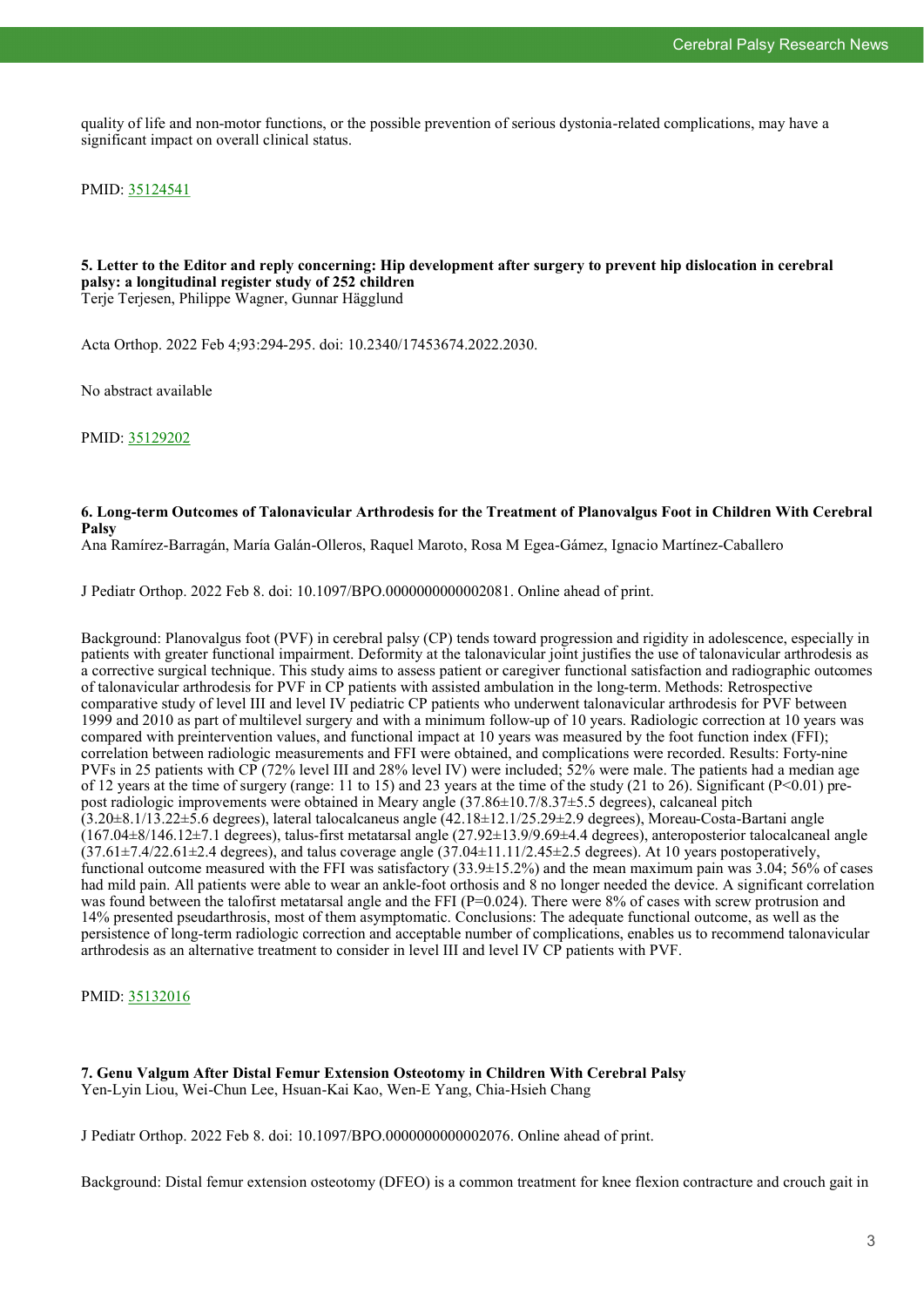patients with cerebral palsy (CP), but skeletally immature patients tend to develop genu valgum deformities after DFEO. This study aimed to report the tendency of valgus changes after DFEO and determine the risk factors for subsequent surgery for excessive genu valgum. Methods: This retrospective case-control study included 25 children with CP who underwent DFEO in 44 limbs for knee flexion contractures ≥15 degrees at a mean age of 11.0 years. Radiologic measurements included the anatomic lateral distal femoral angle (aLDFA), anatomic tibiofemoral angle (aTFA), medial proximal tibia angle, and platecondyle angle, postoperatively and at the latest follow-up. Age, sex, preoperative knee flexion contracture angle, Gross Motor Function Classification System level, and radiographic measurements were compared between children with and without subsequent guided growth for genu valgum. Results: A significant valgus change was observed at the distal femur in the first postoperative year (aLDFA from 83.6 to 80.1 degrees, P<0.001; aTFA from 176.1 to 172.5 degrees, P<0.01; plate-condylar angle from 5.3 to 9.5 degrees, P<0.001). Valgus changes occurred in 36 of the 44 limbs (82%) by an average of -4.6 degrees in the aLDFA, and subsequent guided growth was performed in 5 patients (20%). Guided growth for genu valgum was associated with a greater postoperative valgus angle (aLDFA: 78.0 vs. 84.9 degrees,  $P<0.01$ ) but not with age, Gross Motor Function Classification System level, or preoperative flexion contracture. Conclusions: Distal metaphyseal osteotomies and distally placed angled plates near the physis are associated with valgus changes following growth. We recommend making a slight varus alignment during DFEO to compensate for subsequent valgus changes.

#### PMID: [35132017](http://www.ncbi.nlm.nih.gov/pubmed/35132017)

8. **Risk factors associated to musculoskeletal pathologies in athletes with cavus foot through baropodometric studies** S L Orozco-Villaseñor, J J Mayagoitia-Vázquez, I Miguel-Andrés, K D De la Cruz-Alvarado, R Villanueva-Salas

Acta Ortop Mex. Jul-Aug 2021;35(4):317-321.

Introduction: The cavus foot is a musculoskeletal pathology with an increase of the medial arch of the concavity of the foot. The etiology of the cavus foot is still enigmatic, it is related with neurologic conditions, Charcot-Marie-Tooth disease, Friedreich's ataxia, and cerebral palsy. The aim of this research was to analyze the plantar pressure distribution of the feet on young athletes with cavus foot. Material and methods: Eighty-three young athletes between nine and 20 years old, that presented cavus feet pathology were recruited. The mass and height average were  $56.9 \pm 12.36$  kg and  $1.61 \pm 0.10$  m respectively. Plantar pressure distribution of the feet was recorded during static conditions. The hindfoot and forefoot pressure were compared in each foot. Results: The plantar pressure distribution were categorized in three groups. In the first group the participants presented higher pressure in the hindfoot than forefoot, in the second group, the athletes showed similar pressure in the posterior and anterior region of the feet and in the last one, the subjects revealed higher pressure in the forefoot. To be considered in one of the three groups, the difference of pressure between the posterior and anterior part of the foot was established at 16%. Conclusion: Many musculoskeletal disorders in the human body are biomechanical in origin and related with foot anatomy. The cavus foot is a pathology with high prevalence in athletes and it is related with the mechanical forces over the feet during dynamic conditions.

#### PMID: [35139589](http://www.ncbi.nlm.nih.gov/pubmed/35139589)

9. **To What Degree Does Limb Spasticity Affect Motor Performance in Para-Footballers With Cerebral Palsy?** Alba Roldan, Matías Henríquez, Aitor Iturricastillo, Daniel Castillo, Javier Yanci, Raul Reina

Front Physiol. 2022 Jan 24;12:807853. doi: 10.3389/fphys.2021.807853. eCollection 2021.

Spasticity is considered a contributor to hypertonia, frequently presented in people with cerebral palsy (CP), affecting muscle function and motor activities. In CP football, the classification system determines that this impairment is eligible for competitive para-sports due to the impact on activity limitation and sports performance. However, the relationship between this feature (i.e., spastic hypertonia) and performance determinants has not been explored yet. This study aimed to assess the association of clinical spasticity measurements with the performance of sport-specific tests used for classification purposes. Sixty-nine international footballers with CP voluntarily participated in this study. The Australian Spasticity Assessment Scale was used to measure spasticity in lower limbs muscle groups and activity limitation tests were conducted considering dynamic balance, coordination, vertical and horizontal jumps, acceleration, and change of direction ability. Low-to-moderate negative significant associations were found between the hip spasticity and measures of dynamic balance and dominant unipedal horizontal jump capacity. Additionally, moderate associations were reported between the knee spasticity and the non-dominant unipedal horizontal jump capacity and the change of direction actions with the ball. The ankle spasticity score reported small to moderate associations with the change of direction assessment without the ball and bipedal and dominant unipedal horizontal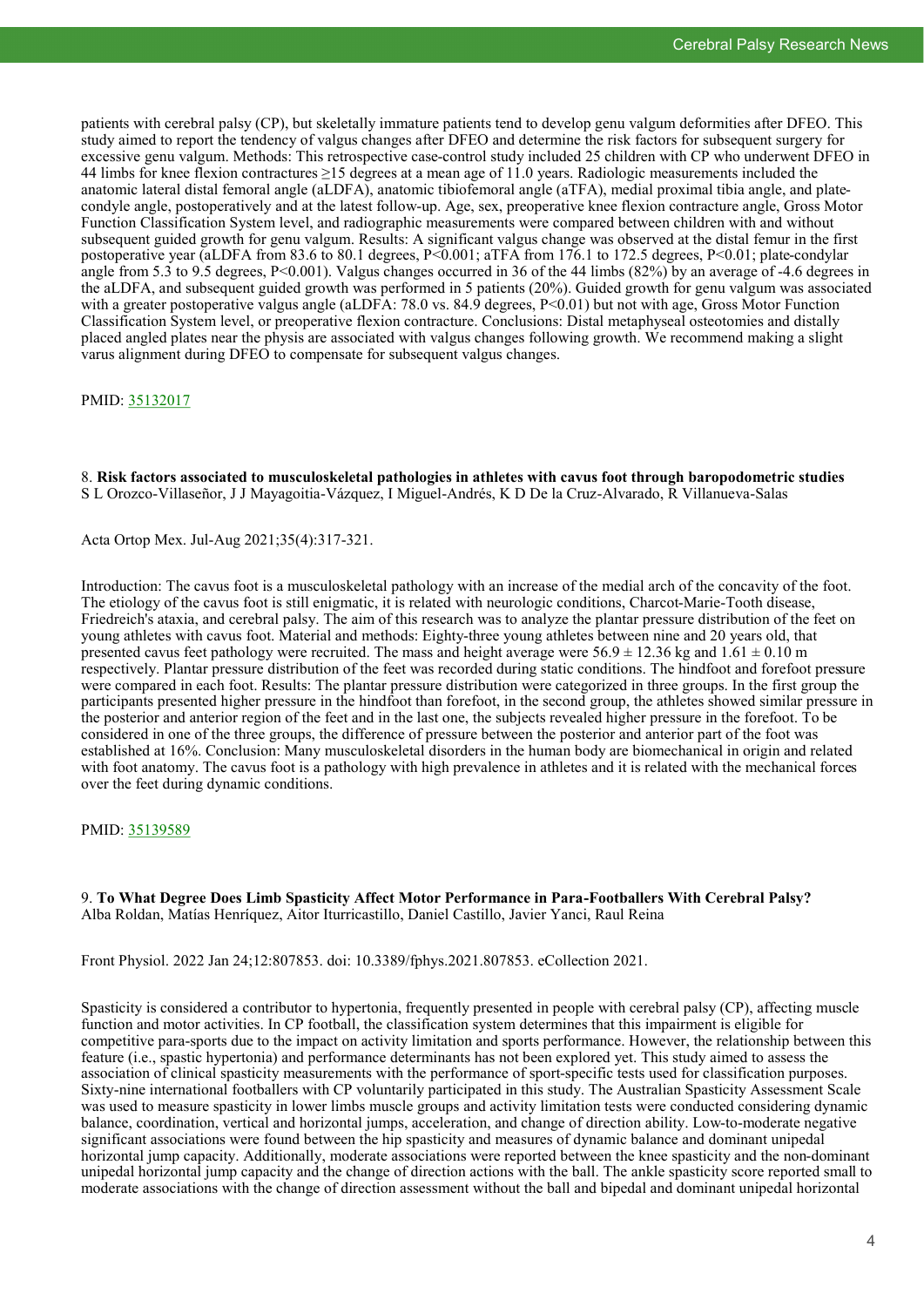jump capability. Finally, the total spasticity score only presented a significant association with horizontal jump performance. This is a novel study that provides evidence of the associations between an eligible neural impairment and relevant specific measures of activity limitation tests. These results suggest that the amount of spasticity according to each evaluated joint muscle group of the lower limbs presents a low-to-moderate significant relationship with determined measures of dynamic balance, coordination, horizontal jump, acceleration, and change of direction ability with and without the ball in internationallevel CP footballers. Further studies are necessary to elucidate the real contribution of neural and non-neural impairments related to hypertonia on fundamental sport-specific motor skills of para-footballers with CP.

PMID: [35140631](http://www.ncbi.nlm.nih.gov/pubmed/35140631)

# **10. Effects of voluntary exercise on muscle structure and function in cerebral palsy**

Noelle G Moreau, Richard L Lieber

Review Dev Med Child Neurol. 2022 Feb 10. doi: 10.1111/dmcn.15173. Online ahead of print.

Skeletal muscles are required for functional movement and force production. While it is clear that cerebral palsy (CP) results in loss of muscle strength and bodily function, and that much of this loss is caused by injury to the central nervous system, muscle is a very plastic tissue that is also dramatically affected. In many studies, it is assumed that voluntary exercise will cause the muscle to respond in the same way that typically developing muscle does, but there are scarce data demonstrating that this is true. The purpose of this review is to briefly describe muscle architectural adaptation to various forms of exercise with specific reference to voluntary exercise performed in children with CP. Exercise itself is not generic but can vary by intensity, duration, and the exact nature of the muscle length change and velocity imposed during the exercise. Our goal is to stimulate discussion in this area by pointing out salient experimental variables and, ultimately, to improve activity and participation in children with CP.

PMID: [35142371](http://www.ncbi.nlm.nih.gov/pubmed/35142371)

#### **11. Validation of actigraphy for sleep measurement in children with cerebral palsy** Bing Xue, Amy Licis, Jill Boyd, Catherine R Hoyt, Yo-El S Ju

Sleep Med. 2022 Jan 7;90:65-73. doi: 10.1016/j.sleep.2021.12.016. Online ahead of print.

Objectives: Sleep issues are common in children with cerebral palsy (CP), although there are challenges in obtaining objective data about their sleep patterns. Actigraphs measure movement to quantify sleep but their accuracy in children with CP is unknown. Our goals were to validate actigraphy for sleep assessment in children with CP and to study their sleep patterns in a cross-sectional cohort study. Methods: We recruited children with  $(N = 13)$  and without  $(N = 13)$  CP aged 2-17 years (mean age 9 y 11mo [SD 4 y 10mo] range 4-17 y; 17 males, 9 females; 54% spastic quadriplegic, 23% spastic diplegic, 15% spastic hemiplegic, 8% unclassified CP). We obtained wrist and forehead actigraphy with concurrent polysomnography for one night, and home wrist actigraphy for one week. We developed actigraphy algorithms and evaluated their accuracy (agreement with polysomnography-determined sleep versus wake staging), sensitivity (sleep detection), and specificity (wake detection). Results: Our actigraphy algorithms had median 72-80% accuracy, 87-91% sensitivity, and 60-71% specificity in children with CP and 86-89% accuracy, 88-92% sensitivity, and 70-75% specificity in children without CP, with similar accuracies in wrist and forehead locations. Our algorithms had increased specificity and accuracy compared to existing algorithms, facilitating detection of sleep disruption. Children with CP showed lower sleep efficiency and duration than children without CP. Conclusions: Actigraphy is a valid tool for sleep assessment in children with CP. Children with CP have worse sleep efficiency and duration.

PMID: [35123148](http://www.ncbi.nlm.nih.gov/pubmed/35123148)

## **12. Oral health in cerebral palsy: What makes propolis so special?**

Fulvio A Scorza, Denise C Abranches, Antonio-Carlos G de Almeida, Carla A Scorza, Josef Finsterer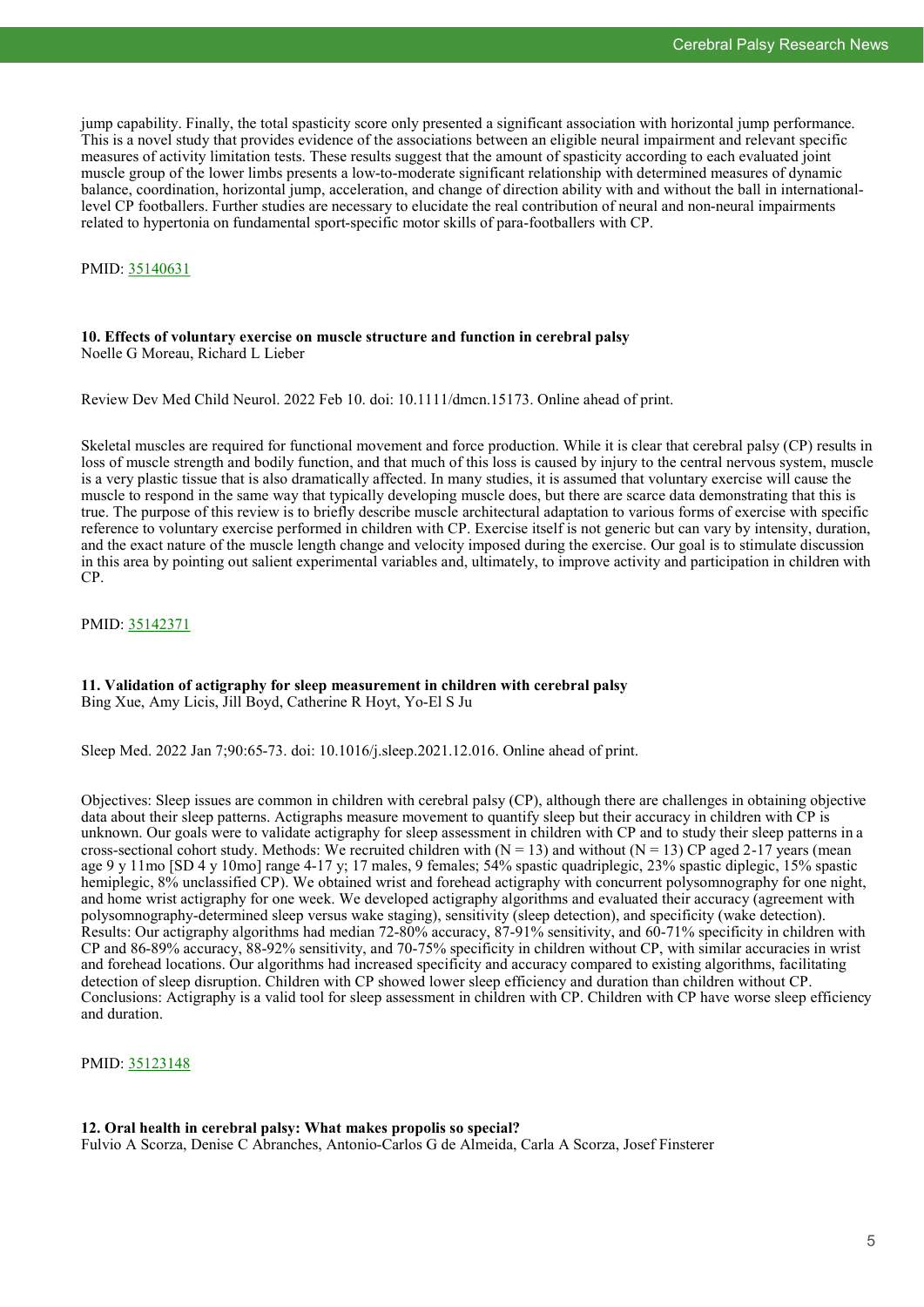Spec Care Dentist. 2022 Feb 5. doi: 10.1111/scd.12700. Online ahead of print.

No abstract available

PMID: [35122669](http://www.ncbi.nlm.nih.gov/pubmed/35122669)

#### **13. Oral health-related quality of life in children and adolescents with cerebral palsy: paired cross-sectional study** T de Castelo Branco Araújo, B R Nogueira, R F Mendes, R R P Júnior

Eur Arch Paediatr Dent. 2022 Feb 6. doi: 10.1007/s40368-022-00694-x. Online ahead of print.

Objectives: To evaluate the impact of oral health conditions on the Oral Health-Related Quality of Life (OHRQoL) in children and adolescents with Cerebral Palsy (CP) and compare with children and adolescents without CP.

Methods: This was a paired cross-sectional study, consisting of 121 children and adolescents with CP and 121 without CP, aged 6 to 14 years. Caregivers filled a socioeconomic-demographic and the Parental-Caregiver Perceptions Questionnaire (P-CPQ). Physical examination of the oral cavity assessed the dental caries experience, need for treatment, consequences of untreated dental caries, presence of dental trauma, bruxism and malocclusion. A descriptive analysis and Kruskal-Wallis and Mann-Whitney tests ( $p < 0.05$ ) were performed. Variables with p values  $\le 0.20$  in the bivariate analysis were included in the adjusted model analysis. Variables with a p value < 0.05 remained in the final Poisson Regression model. Results: Caries experience had a negative impact on the quality of life of both groups, with and without CP. Presence of gastroesophageal reflux and difficulty to opening the mouth also had a negative impact on the OHRQoL of the group with CP. Conclusion: Children and adolescents with CP suffered a greater negative impact on OHRQoL than individuals without CP. Difficulty in opening the mouth and the presence of GER had a negative effect on the quality of life of individuals with CP, while dental caries had a negative impact on the OHRQoL of children and adolescents of both groups.

PMID: [35124753](http://www.ncbi.nlm.nih.gov/pubmed/35124753)

#### **14. Prevalence of depression and quality of life in primary caregiver of children with cerebral palsy** Swapnil P Sonune, Anil K Gaur, Anuradha Shenoy

J Family Med Prim Care. 2021 Nov;10(11):4205-4211. doi: 10.4103/jfmpc.jfmpc\_70\_21. Epub 2021 Nov 29.

Objective: Study the correlation of depression and quality of life (QoL) in primary caregivers (mothers) of children with cerebral palsy (CP). Methods: An observational cross-sectional study was conducted on a total of 203 primary caregivers (mothers) of children with CP. The depression and QoL in the caregivers were assessed using the Montgomery and Asberg Depression Rating Scale and World Health Organization Quality of Life Instrument (WHOQOL-BREF) (physical, psychological, social and environmental domains), respectively. The child's gross motor function level was determined using the Gross Motor Functional Classification System-Expanded and Revised (GMFCS-ER). The association of depression and QoL in mothers to functional limitation in children were assessed. For statistical methods, P < 0.05 was considered significant. Results: The severity of the depression showed a statistically significant negative correlation with the physical domain ( $r = -$ 0.498, P < 0.0001), psychological domains ( $r = -0.486$ , P < 0.0001), social relationships ( $r = -0.165$ , P = 0.019) and environmental domains  $(r = -0.195, P = 0.005)$ . The mean QoL domains scores showed a decreasing trend with increasing motor dysfunction of the child, with a statistical association for physical ( $r = -0.327$ ,  $P \le 0.0001$ ) and psychological domains (r  $= -0.440$ ,  $P \le 0.0001$ ). Out of all the baseline demographic factors, the child's age was a significant risk factor affecting the mother's QoL ( $P = 0.041$ ). Conclusion: CP, being a debilitating disease, requires around-the-clock caregiving for the child. However, caregiving causes a significant impact on the QoL with increasing severity of depression among the mothers.

PMID: [35136790](http://www.ncbi.nlm.nih.gov/pubmed/35136790)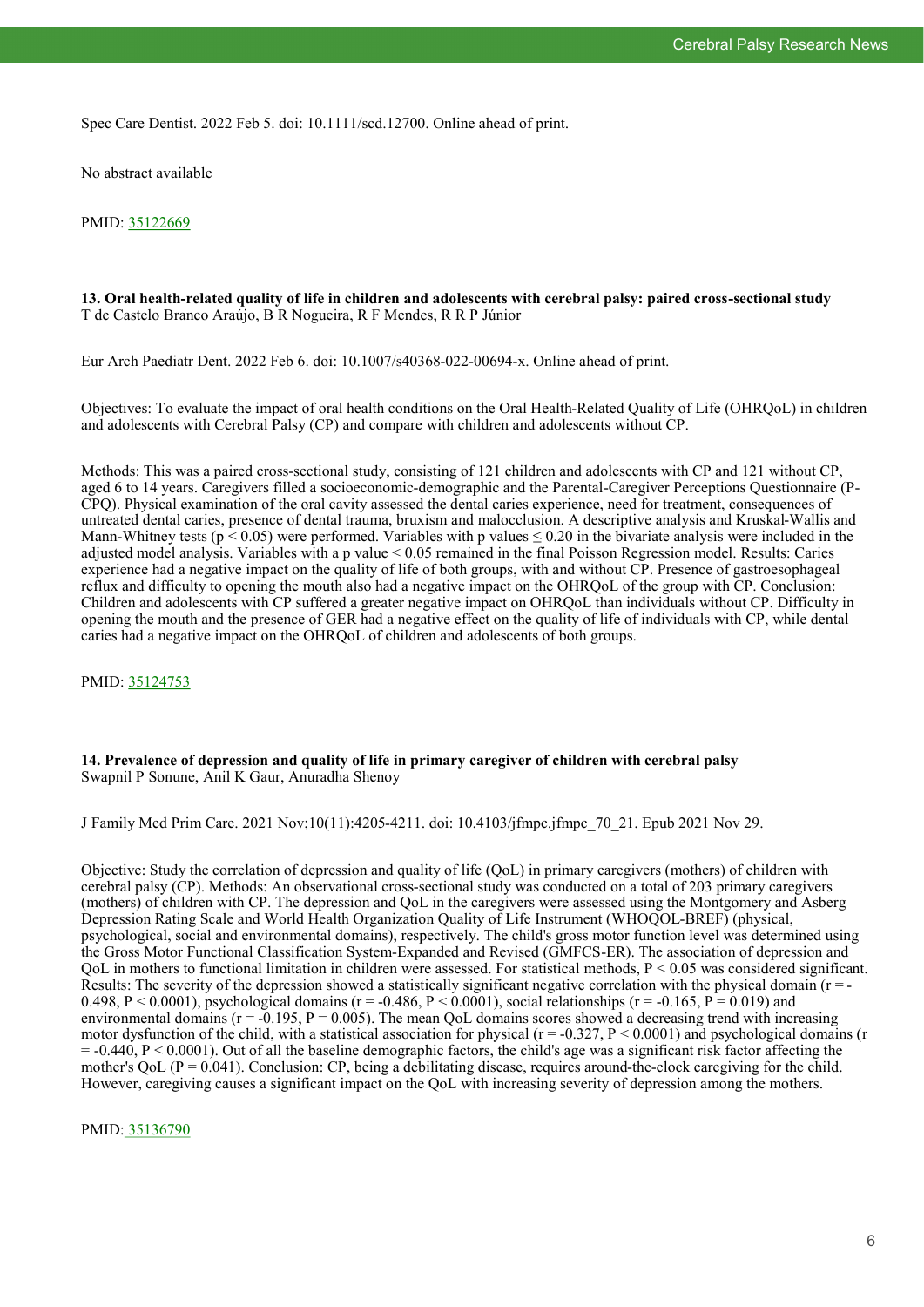**15. Development and initial validation of a scale for the situational recognition of the basic psychological needs** Panagiotis Varsamis, Georgios Katsanis, Eleni Iosifidou

Heliyon. 2022 Jan 21;8(1):e08786. doi: 10.1016/j.heliyon.2022.e08786. eCollection 2022 Jan.

Centered on the Basic Psychological Needs Theory, recent theoretical underpinnings were used and initial empirical processes were initiated to conceptualize, develop and validate a new questionnaire about how teachers shape instructional goals. In a first exploratory study, 188 university graduates and 211 in-service teachers from both the general and special education domains were recruited to recognize the basic psychological needs of an adolescent with physical and mild cognitive disability presented in a short video vignette. In the second confirmatory study, the sample consisted of 239 in-service teachers. According to the results, the new instrument demonstrated acceptable psychometric qualities. For instance, the goodness-of-fit indices CFI and NNFI were both good (1.00) in the confirmatory factor analysis. In both studies, the recognition of the basic psychological needs was involved in a series of statistically significant correlations with participants' intrinsic life goals (R  $\geq$  .34), state empathy (R ≥ .38) and intrinsic instructional goals (R ≥ .51). This preliminary research suggested that participants integrated the new concept in their intrinsic motivational style. Overall, the results highlight the importance of recognizing the basic psychological needs by including this construct both in research and practice.

PMID: [35128095](http://www.ncbi.nlm.nih.gov/pubmed/35128095)

#### **16. Relationship between cerebral palsy severity and cognition, aids and education** Monika Jaster, Joanna Schneider, Charlotte Metz, Elisabeth Walch, Angela M Kaindl

Minerva Pediatr (Torino). 2022 Feb 10. doi: 10.23736/S2724-5276.22.06357-1. Online ahead of print.

Background: Cerebral palsy (CP) refers to a non-progressive permanent lesion of the developing brain, which can manifest with motor function disability and various comorbidities and complications. However, there is little data on the correlation between motor and mental function in CP, as cognitive assessments are rarely the main focus of studies on children with CP. Methods: We studied a large cohort of 381 children and adolescents with CP. We analyzed the relationship between severity of CP and the presence of developmental disturbances (motor, motor-linguistic, global) including cognition, the number of aids and education. Results: We found a strong correlation between the severity of CP according to the Gross Motor Function Classification System (GMFCS) and developmental disturbances. In line with this finding, the number of aids per individual also correlated significantly with CP severity and the extent of developmental disturbance. Going beyond the number of aids most patients already received special education in kindergarten. Later, the type of schooling correlated significantly with severity of CP and developmental disturbance. While developmental disturbance and cognition correlated, this was not the case for CP severity and cognition. The latter indicates a wide range in individual manifestation and resources. Conclusions: Our data underline that cognition does not necessarily correlate with CP severity. Thus, in addition to the evaluation and treatment of motor deficits, cognitive assessment should be offered early-on to improve patient-centered counselling and support with respect to appropriate education.

PMID: [35142453](http://www.ncbi.nlm.nih.gov/pubmed/35142453)

**17. High-risk neighborhoods and neurodevelopmental outcomes in infants born preterm** Ogochukwu Y Nwanne, Michelle L Rogers, Elisabeth C McGowan, Richard Tucker, Raul Smego, Patrick M Vivier, Betty Vohr

J Pediatr. 2022 Feb 1;S0022-3476(22)00073-7. doi: 10.1016/j.jpeds.2022.01.042. Online ahead of print.

Objective: To study the association between neighborhood risk and moderate to severe neurodevelopmental impairment (NDI) at 22-26 months corrected age in children born at <34 weeks of gestation. We hypothesized that infants born preterm living in high-risk neighborhoods would have a greater risk of NDI, cognitive, motor, and language delay. Study design: We studied a retrospective cohort of 1291 infants born preterm from 2005-2016, excluding infants with congenital anomalies. NDI was defined as any one of the following: a Bayley Scales of Infant and Toddler Development-III Cognitive or Motor composite score <85, bilateral blindness, bilateral hearing impairment, or moderate-severe cerebral palsy. Maternal addresses were geocoded to identify census block groups and create high versus low neighborhood risk groups. Bivariate and regression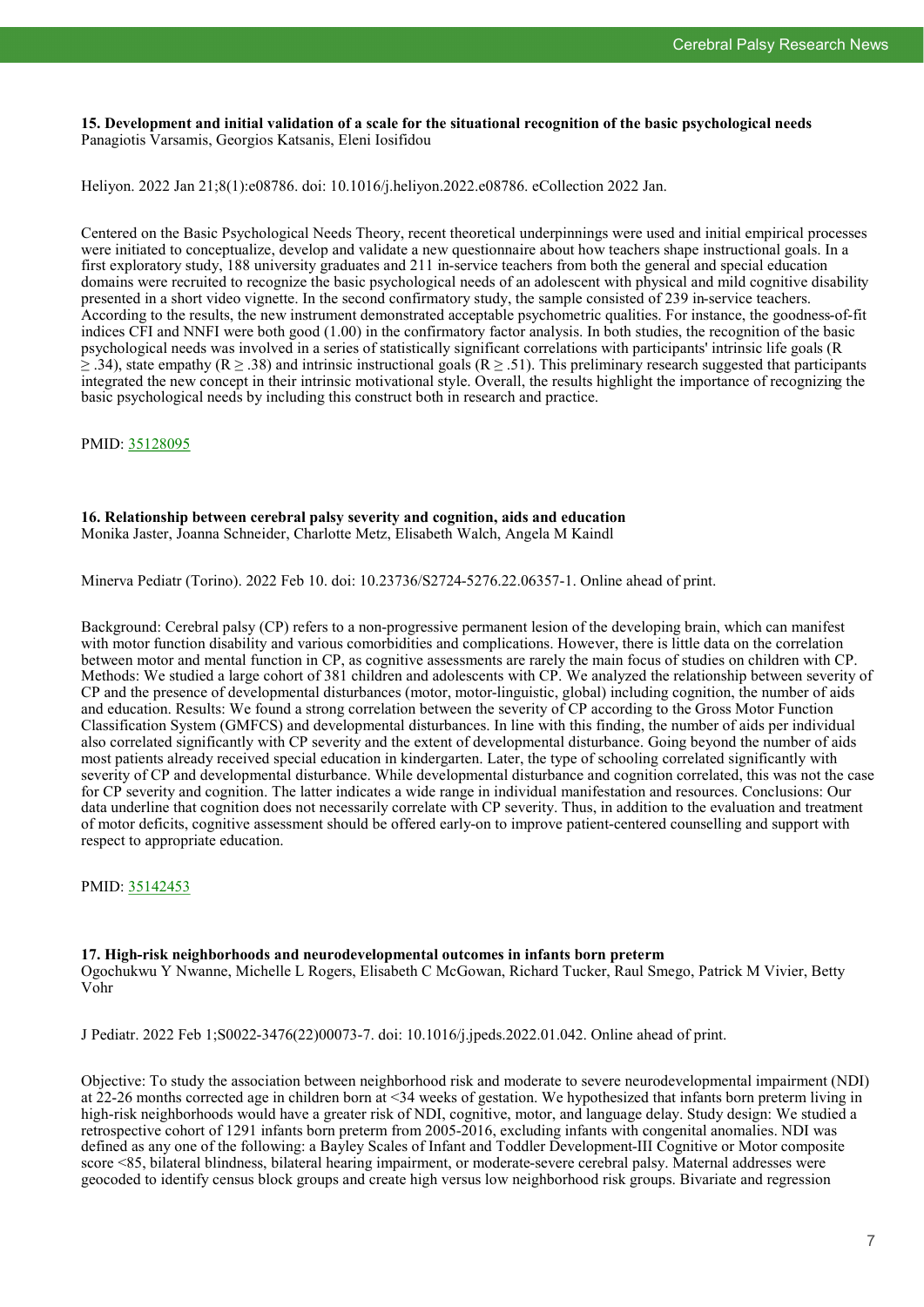analyses were run to assess the impact of neighborhood risk on outcomes. Results: Infants from high-risk (N=538, 42%) and low-risk (N=753, 58%) neighborhoods were compared. In bivariate analyses, the risk of NDI, cognitive, motor, and language delay was greater in high-risk neighborhoods. In adjusted regression models, the risk of NDI (OR:1.43, CI:1.04, 1.98), cognitive (OR:1.62, CI:1.15, 2.28), and language (OR:1.58, CI:1.15, 2.16) delay was greater in high-risk neighborhoods. Breastmilk at discharge was more common in low-risk neighborhoods and was protective of NDI in regression analysis. Conclusion: High neighborhood risk provides an independent contribution to preterm adverse NDI, cognitive, and language outcomes. In addition, breast milk at discharge was protective. Knowledge of neighborhood risk may inform the targeted implementation of programs for socially disadvantaged infants.

#### PMID: [35120984](http://www.ncbi.nlm.nih.gov/pubmed/35120984)

#### **18. Long-term neurodevelopmental outcome of neonates born at term with perinatal haemorrhagic stroke: A population-based study**

Eszter Vojcek, Rózsa Gráf, Anna M László, Gyula Gyebnar, Istvan Seri

Dev Med Child Neurol. 2022 Feb 9. doi: 10.1111/dmcn.15149. Online ahead of print.

Aim: To assess the long-term neurodevelopmental outcome of neonates born at term diagnosed with perinatal haemorrhagic stroke (PHS) and investigate the associations among brain territorial involvement, clinical risk factors, and neurodevelopmental outcomes. Method: We conducted a population-based study enrolling 55 neonates born at term with PHS confirmed by magnetic resonance imaging born between 2007 and 2017. Long-term neurodevelopmental outcome was assessed using the Bayley Scales of Infant Development, Second Edition, the Brunet-Lézine test, and the Stanford-Binet Intelligence Scales, Fifth Edition. Results: Follow-up was available in 50 (91%) of the infants, at a median age of 60 months (interquartile range 35-88). Forty per cent of the infants developed according to population norms, and developmental disabilities were diagnosed less frequently among neonates with frontal lobe PHS. In a multivariable model, parietal lobe PHS increased the risk for cerebral palsy (odds ratio [OR] 6.7; 95% confidence interval [CI] 1.1-41.4) and cognitive impairment (OR: 23.6; 95% CI: 2.9-194.9), while the involvement of the thalamus and/or basal ganglia was associated with epilepsy (OR: 7.0; 95% CI: 1.3-37.7). Seizures on admission were associated with epilepsy (OR: 10.8; 95% CI: 1.8-64.3). Patients with PHS affecting multiple lobes had poor prognosis. Interpretation: Parietal lobe haemorrhage, the involvement of the thalamus/basal ganglia, PHS affecting multiple lobes, and seizures were independent predictors of chronic neurodevelopmental sequelae, suggesting that the stroke territorial involvement and clinical risk factors influence the outcome of PHS.

PMID: [35137402](http://www.ncbi.nlm.nih.gov/pubmed/35137402)

# **19. Diagnosis of Malnutrition in Children and Adolescents with Identified Developmental Disabilities (IDD) Using Subjective Global Nutrition Assessment (SGNA)**

Shu Hwa Ong, Seong Ting Chen

J Trop Pediatr. 2022 Jan 7;68(1):fmac007. doi: 10.1093/tropej/fmac007.

Background: Children with identified developmental disabilities (IDD) experience a higher risk of growth retardation. Anthropometric indicator is one common objective measurement used to determine malnutrition in those children. A comprehensive nutritional assessment tool should be introduced to offer a more robust approach in understanding their nutritional problems. Objective: To determine the use of Subjective Global Nutrition Assessment (SGNA) as a nutrition assessment tool for children with IDD in comparison to the anthropometric indicators. Methods: This cross-sectional study was conducted in local community settings. IDD included in this study were autism spectrum disorder (ASD), Down syndrome (DS) and cerebral palsy (CP). SGNA and anthropometry measurements including weight, height, mid-upper arm circumference and triceps skinfolds were performed on 93 children with IDD (40 ASD, 26 DS and 27 CP) aged 5-18 years. Cohen's Kappa, sensitivity, specificity and its 95% confidence interval were calculated between SGNA and anthropometric indicators for the agreement in determining malnutrition status of the children. Results: SGNA identified a lower prevalence of malnutrition in children with IDD in comparison to the use of anthropometric indicators. SGNA obtained a moderate-to-fair agreement (above 80% agreement, except height-for-age parameter) and sensitivity (25.71-59.09%) against the use of a single anthropometric indicator in identifying the malnutrition status of the children. Conclusions: The use of SGNA as an adjunct to body mass index -for-age as an anthropometric measurement for diagnosing malnutrition in children and adolescents with IDD is recommended.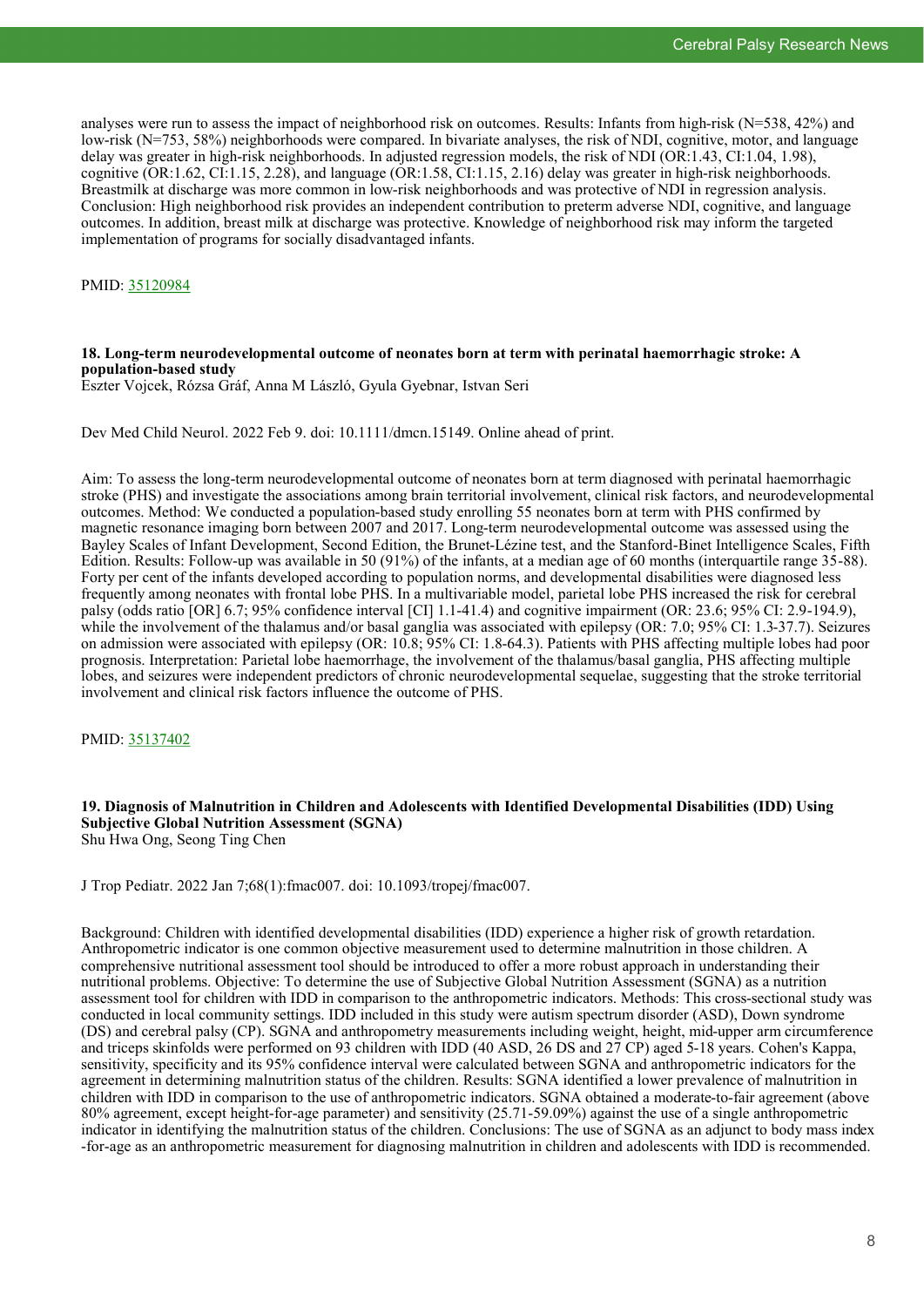#### PMID: [35134248](http://www.ncbi.nlm.nih.gov/pubmed/35134248)

**20. Cerebral palsy and sex differences in children: A narrative review of the literature** Domenico M Romeo, Ilaria Venezia, Elisa Pede, Claudia Brogna

Review J Neurosci Res. 2022 Feb 9. doi: 10.1002/jnr.25020. Online ahead of print.

In the last years, new evidence has increased the attention on sex differences in the development of children with cerebral palsy (CP). Males seem to present with a higher risk for severe motor impairment and in the response to chirurgical and rehabilitative interventions. The published data confirmed a higher incidence of CP in males than in females. The aim of this literature review was to evaluate the impact of the sex on the most important areas that characterized CP: motor function, comorbidities (pain, cognitive impairment, communications skills, epilepsy, sleep, and behavior), and the different kind of interventions.

PMID: [35138019](http://www.ncbi.nlm.nih.gov/pubmed/35138019)

#### **21. Allostery, and how to define and measure signal transduction**

Ruth Nussinov, Chung-Jung Tsai, Hyunbum Jang

Review Biophys Chem. 2022 Jan 29;283:106766. doi: 10.1016/j.bpc.2022.106766. Online ahead of print.

Here we ask: What is productive signaling? How to define it, how to measure it, and most of all, what are the parameters that determine it? Further, what determines the strength of signaling from an upstream to a downstream node in a specific cell? These questions have either not been considered or not entirely resolved. The requirements for the signal to propagate downstream to activate (repress) transcription have not been considered either. Yet, the questions are pivotal to clarify, especially in diseases such as cancer where determination of signal propagation can point to cell proliferation and to emerging drug resistance, and to neurodevelopmental disorders, such as RASopathy, autism, attention-deficit/hyperactivity disorder (ADHD), and cerebral palsy. Here we propose a framework for signal transduction from an upstream to a downstream node addressing these questions. Defining cellular processes, experimentally measuring them, and devising powerful computational AI-powered algorithms that exploit the measurements, are essential for quantitative science.

PMID: [35121384](http://www.ncbi.nlm.nih.gov/pubmed/35121384)

**22. Emerging neuroprotective interventions in periventricular leukomalacia: A systematic review of preclinical studies** Thangaraj Abiramalatha, Viraraghavan Vadakkencherry Ramaswamy, Andelsivj Kumar Ponnala, Venkat Reddy Kallem, Yogeshkumar V Murkunde, Alan Mathew Punnoose, Aravindhan Vivekanandhan, Abdul Kareem Pullattayil, Prakash Amboiram

Expert Opin Investig Drugs. 2022 Feb 10. doi: 10.1080/13543784.2022.2040479. Online ahead of print.

Introduction: Periventricular leukomalacia (PVL) is a result of various antenatal, intrapartum, or postnatal insults to the developing brain and is an important harbinger of cerebral palsy in preterm neonates. There is no proven therapy for PVL. This calls for appraisal of targeted therapies that have been investigated in animal models to evaluate their relevance in clinical research context. Areas covered: This systematic review identifies interventions that were evaluated in preclinical studies for neuroprotective efficacy against PVL. We identified 142 studies evaluating various interventions in PVL animal models. (Search method is detailed in section 2). Expert opinion: Interventions that have yielded significant results in preclinical research, and that have been evaluated in a limited number of clinical trials include stem cells, erythropoietin, and melatonin. Many other therapeutic modalities evaluated in preclinical studies have been identified, but more data on their neuroprotective potential in PVL must be garnered before they can be considered for clinical trials. Because most of the tested interventions had only a partial efficacy, a combination of interventions that could be synergistic should be investigated in future preclinical studies. Furthermore, since the nature and pattern of perinatal insults to preterm brain predisposing it to PVL are substantially variable, individualised approaches for the choice of appropriate neuroprotective interventions tailored to different sub-groups of preterm neonates should be explored.